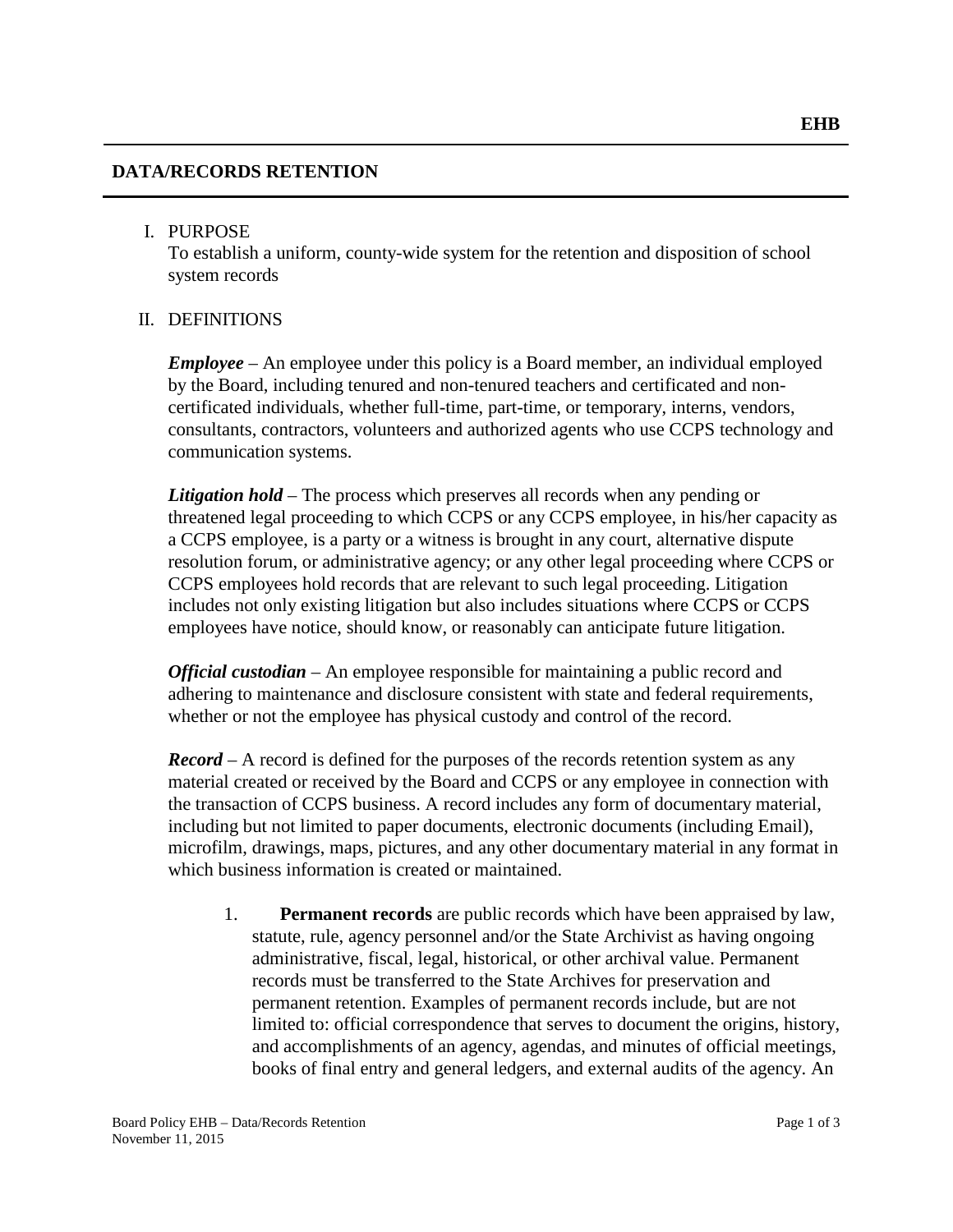agency's retention schedule should (1) identify which records are permanent and (2) state how long permanent records need to be maintained at the originating agency prior to transfer to the Archives. Records designated as permanent are permanent in any form or format.

2. **Non-permanent records** are public records with temporary value which may be disposed of after the passage of a specified period of time. Disposal criteria must be specified in an approved records retention and disposition schedule. Examples of non-permanent records include personnel records and timesheets, purchase orders, agency reference copies of State laws and publications, agency reference copies of legislative audits, and draft agendas and unofficial minutes of meetings.

# **3. Non-records**

- a) A *record* shall not include copies of original documents maintained elsewhere by CCPS, whether or not the copy is maintained in the same format. For example, if a document is maintained in a hard copy, it does not need to be retained electronically as well. If an employee creates and distributes a document to another employee or other employees, it will be the primary responsibility of the sender to maintain an official copy under the records system guidelines, or otherwise ensure compliance with the records system guidelines.
- b) A *record* shall not include drafts of final documents, unless the draft is required to be retained for future business or for historical purposes. A *record* shall not include personal notes made by an employee to refresh the employee's recollection, as long as the notes are not shared with other employees and/or used for the conducting of CCPS business.
- c) A *record* shall not include such documentary materials created or received by the Board or CCPS that are of temporary value, are not required to be continually maintained for the conducting of current or future CCPS business, and are not required for historical reference. This would include, for example, invitations or announcements, phone messages, advertisements, commercial catalogues, books, general periodicals or other publications (such as newspapers or magazines) published outside of CCPS, out-of-date information, or other general correspondence that is typically not kept beyond its usefulness in the normal course of business. Email records do not include related tools such as the calendars and events, personal or global contacts, email distribution lists, personal tasks, or notes created and stored in the email system.